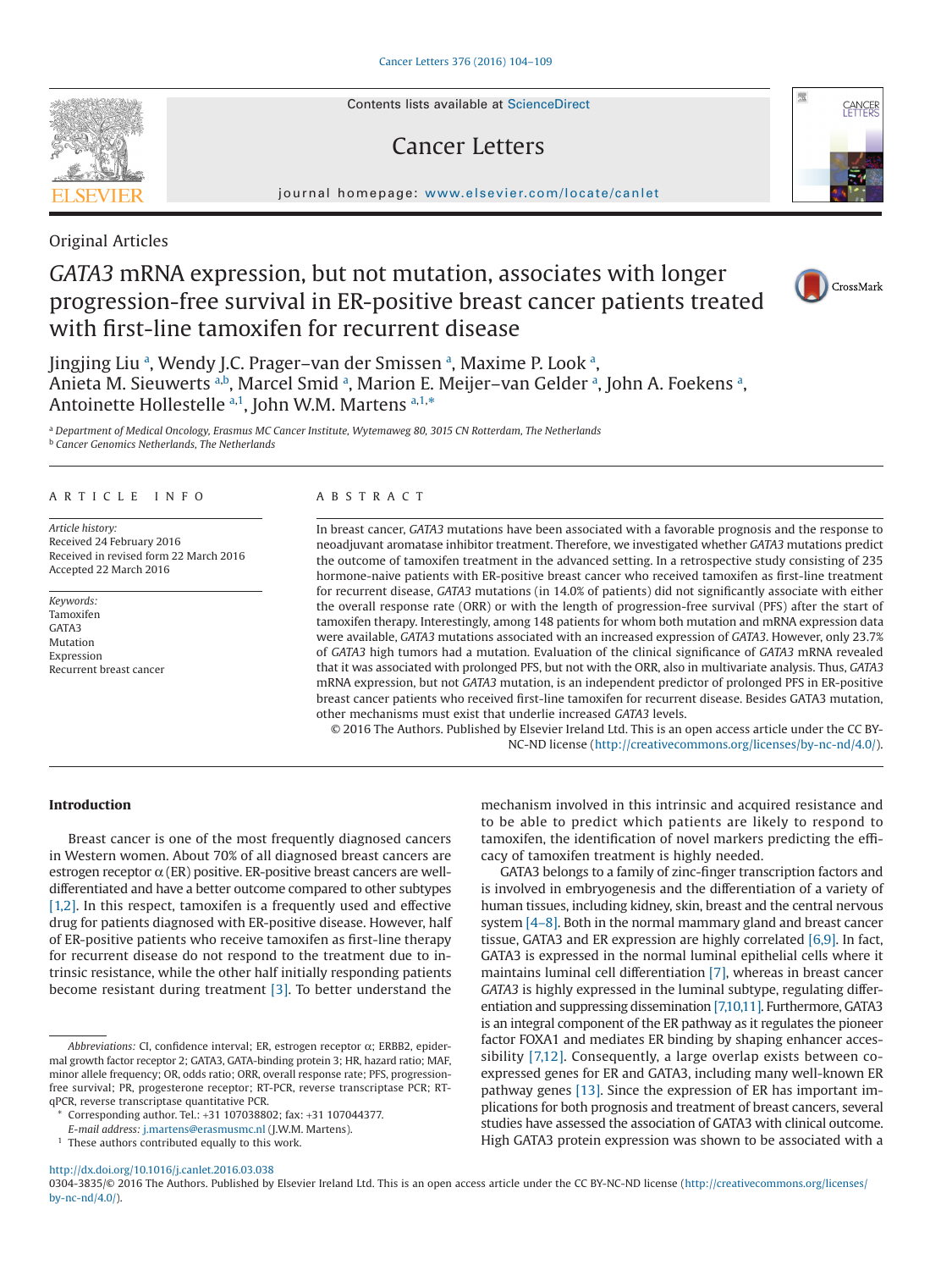lower grade, smaller tumor size and increased ER and PR expression [\[14–18\].](#page-5-6) In line with these findings, some, but not all, studies have shown that both *GATA3* mRNA and GATA3 protein expression are independent prognostic markers, where high levels of GATA3 associate with a longer disease-free and overall survival in breast cancer patients [\[14,15,18–21\].](#page-5-6) Furthermore, in a small study of Parikh et al. high levels of GATA3 protein were predictive of hormone responsiveness in ER-positive breast cancer patients [\[22\].](#page-5-7) In the neoadjuvant setting both *GATA3* mRNA and GATA3 protein expression were shown to be predictive of a favorable response to chemotherapy [\[17,23\].](#page-5-8)

The human *GATA3* gene is a highly conserved gene located at 10p14-15 and consists of six exons which encode a protein of 444 residues [\[24\].](#page-5-9) Germline mutations of *GATA3* cause a rare and complex disease of hypoparathyroidism, sensorineural deafness and renal insufficiency (HDR syndrome) [\[25\].](#page-5-10) In breast cancer, *GATA3* is one of the most frequently mutated genes [\[26–29\]](#page-5-11) and sporadic heterozygous *GATA3* mutations have been identified in approximately 5–20% of ER-positive breast cancers [\[30\].](#page-5-12) These mutations mostly cluster in the vicinity of the second zinc finger of GATA3 [\[31\]](#page-5-13) and are virtually absent among ER-negative breast cancers. Interestingly, *GATA3* mutations were correlated with improved diseasefree and overall survival in breast cancer patients overall, but also in ER-positive breast cancer patients who received adjuvant endocrine therapy [\[32\].](#page-5-14) Furthermore, mutations in *GATA3* were also shown to be correlated with response to neoadjuvant aromatase inhibition treatment [\[33\].](#page-5-15) This suggests that *GATA3* mutation may be a determinant of the response to hormonal treatment.

To investigate this hypothesis, we analyzed exons 5 and 6 of the *GATA3* gene for mutations in 235 ER-positive primary breast cancers and evaluated the association of the identified mutations with the ORR and PFS of first-line tamoxifen therapy given for recurrent disease, as well as with *GATA3* mRNA expression levels.

#### **Materials and methods**

## *Study population*

This retrospective study included 235 female breast cancer patients (Fig. 1) and was approved by the Medical Ethical Committee of the Erasmus Medical Center Rotterdam, the Netherlands (MEC 02.953). In this study we adhered to the Code of Conduct of the Federation of Medical Scientific Societies in the Netherlands [\(http://www.fmwv.nl\)](http://www.fmwv.nl) and results are reported in accordance with the REMARK criteria on clinical reporting [\[34\].](#page-5-16) All patients were diagnosed between 1979 and 1996 with measurable breast cancer disease, underwent primary surgery and were treated



**Fig. 1.** Study design and patient subsets analyzed for *GATA3* mutation status and *GATA3* mRNA expression. The "All patients (N = 296)" box represents all hormonenaive patients diagnosed with recurrent breast cancer between 1979 and 1996 and were treated with first-line tamoxifen (details provided in the Materials and methods section). For the *GATA3* mutation analysis 60 patients were excluded whose tumor cell nuclei percentage was below 50% and mutation analysis failed in one patient. From these 235 patients, total RNA of sufficient quality was available for 148 patients for *GATA3* RT-qPCR analysis. Clinical endpoints were the overall response rate (ORR) and progression-free survival (PFS).

with tamoxifen as first-line treatment that was given for recurrent disease. Primary tumors were ER-positive and a minimum of 100 mg of fresh frozen tissue was required for downstream DNA and RNA extraction [\[35\].](#page-5-17) ER and/or PR positivity was defined by ≥10 fmol/mg cytosolic protein [\[36,37\]](#page-5-18) and *ERBB2* overexpression was defined by a reverse transcriptase quantitative PCR (RT-qPCR) expression level ≥18 [\[38\].](#page-5-19) The patients did not receive neo-adjuvant therapy or adjuvant hormonal treatment, did not experience previous other cancers and did not show subjective or objective toxicity [\[35\].](#page-5-17) There were 296 patients that fulfilled these criteria and from whom detailed clinical follow up and primary tumor DNA was available. However, 60 patients were excluded as the percentage of tumor cell nuclei was below 50%, precluding reliable mutation analysis. Furthermore, mutation analysis failed in 1 patient, totaling to n = 235 included in the present study. From these, 84 patients underwent breast-conserving lumpectomy and 151 underwent modified mastectomy. In addition, 17 patients received adjuvant anthracycline-containing chemotherapy and 14 received adjuvant chemotherapy without anthracyclines. There were 209 M0 patients and 26 M1 patients. The median age at the time of the primary surgery was 57 years, while the median age at the start of first-line treatment was 61 years. Criteria for follow up and response to tamoxifen therapy were defined by standard International Union Against Cancer criteria of tumor response [\[39\].](#page-5-20) Complete and partial remission (together objective response) was observed in 4 and 34 patients, respectively, whereas 52 patients had progressive disease. From the patients with stable disease, 132 had no change for longer than 6 months, whereas 13 patients had no change for ≤6 months. According to the advice of the European Organization for Research and Treatment of Cancer [\[40\],](#page-5-21) we defined overall response as complete and partial remission including stable disease >6 months. As a result, 170 patients were classified as responders to tamoxifen and 65 patients showed no response to tamoxifen. The median follow up of patients after the start of tamoxifen therapy was 49 months (range: 4–208 months). At the end of the follow up, 224 patients had developed tumor progression and 196 patients had died.

From 148 of the 235 patients we had total RNA of sufficient quality from the primary tumor available (*i.e.* at an input of 10 ng total RNA amplifiable for 3 reference genes within 25 cycles) in order to perform *GATA3* mRNA expression analysis by RT-qPCR. The clinicopathological variables of the patients are shown in [Table 1.](#page-2-0)

#### *Mutation analysis*

Genomic DNA previously extracted from the fresh frozen primary breast tumor of 235 patients [\[41\]](#page-5-22) and quantified by Picogreen was used at an input of 20 ng to amplify *GATA3* exon 5 and 6 sequences. Subsequently, PCR amplicons were subjected to Sanger sequencing analysis on an ABI3130XL Genetic Analyzer (Applied Biosystems, Foster City, CA). All mutations were confirmed by Sanger sequencing using an independently amplified template. For the splice acceptor site mutations we performed an exonic reverse transcriptase PCR (RT-PCR) on a RNA template instead of PCR on a DNA template. We reported *GATA3* mutations and predicted protein changes according the HGVS recommendations for the description of sequence variants [\[42\].](#page-5-23) PCR and sequencing primer sequences are available in Table S1A and B.

#### *Expression analysis*

Total RNA was extracted and cDNA was synthesized previously from the fresh frozen primary breast tumor of 148 patients as described before [\[35\].](#page-5-17) qPCR for *GATA3* was performed in a Mx3000P™ Real-Time PCR System (Agilent, Amsterdam, the Netherlands) using SensiFast Probe Lo-Rox master mix (GC Biotech, Alphen aan den Rijn, the Netherlands) and a Taqman Gene expression Assay kit from Applied Biosystems (Hs00231122\_m1; spanning exons 2 to 3; Nieuwerkerk aan den IJssel, the Netherlands) with 40 rounds of amplification as recommended by the manufacturer. In addition to a negative control (*i.e.* genomic DNA), we also included a standard curve of a serially diluted cDNA sample consisting of pooled breast cancer cDNA samples in each PCR plate. The latter was done to ensure that the PCR efficiency between plates was comparable and to normalize the data obtained from different plates and experiments. *GATA3* mRNA expression levels for the samples were determined relative to the average Cq value of our reference gene set consisting of hydroxymethylbilane synthase (*HMBS*), hypoxanthine phosphoribosyltransferase 1 (*HPRT1*) and TATA-box binding protein (*TBP*), and quantified as follows: *GATA3* expression =  $2^{Cq}$  reference gene set -  $Cq$  *GATA3* gene [\[35\].](#page-5-17) PCR primer sequences for the reference genes are available in Table S1C.

#### *Statistical analyses*

A  $\chi^2$  or a Fisher's exact test (when the expected frequency  $\leq$ 5 in any of the groups) was used to evaluate the relation between *GATA3* mutation status and the clinicopathological variables. The relation between *GATA3* mRNA expression levels and the clinicopathological variables was evaluated using either the two-sample Wilcoxon rank-sum test (for 2 categories) or the Kruskal–Wallis equality-of-populations rank test (for 3 categories). The association with tamoxifen response was analyzed with a logistic regression model to calculate odds ratios (ORs) and their 95% confidence intervals (95% CIs). PFS analysis was performed by the Kaplan–Meier method for visualization purposes and differences between survival curves were calculated by the Peto & Peto modification of the Gehan–Wilcoxon test (which puts more weight on the earlier events) for *GATA3* mutation status and the log-rank test for *GATA3* gene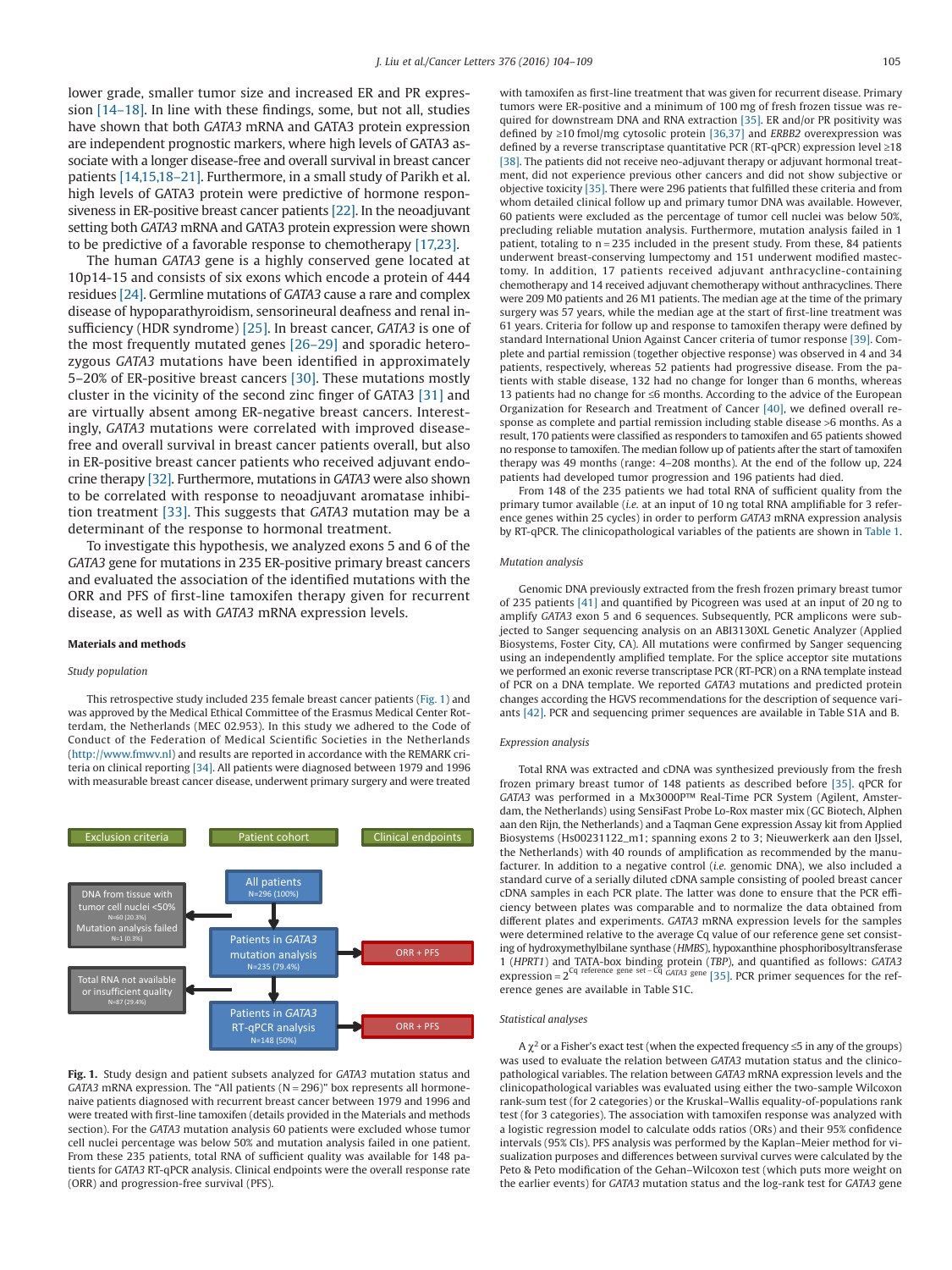## <span id="page-2-0"></span>**Table 1**

Association of *GATA3* mutation status and *GATA3* gene expression levels with clinicopathological variables in 235 ER-positive primary breast cancers.

| Variable                  | GATA3 mutation status           |                              | GATA3 expression level |                       |                                         |            |
|---------------------------|---------------------------------|------------------------------|------------------------|-----------------------|-----------------------------------------|------------|
|                           | Number of wild-type<br>patients | Number of mutant<br>patients | $P$ -value             | Number of<br>patients | Median GATA3<br>expression <sup>a</sup> | $P$ -value |
| Total number              | 202                             | 33                           |                        | 148                   | 1.224                                   |            |
| Menopausal statusb        |                                 |                              | 0.22                   |                       |                                         | 0.25       |
| Premenopausal             | 44                              | 11                           |                        | 33                    | 0.891                                   |            |
| Postmenopausal            | 157                             | 22                           |                        | 115                   | 1.238                                   |            |
| Tumor grade               |                                 |                              | 0.68                   |                       |                                         | 0.24       |
| Good/Moderate             | 26                              | 5                            |                        | 17                    | 1.723                                   |            |
| Poor                      | 116                             | 15                           |                        | 86                    | 1.010                                   |            |
| Unknown                   | 60                              | 13                           |                        | 45                    | 1.242                                   |            |
| Tumor size                |                                 |                              | 0.057                  |                       |                                         | 0.41       |
| pT1                       | 54                              | $\overline{4}$               |                        | 39                    | 1.106                                   |            |
| $pT2 + unknown$           | 120                             | 27                           |                        | 93                    | 1.276                                   |            |
| $pT3 + pT4$               | 28                              | $\overline{2}$               |                        | 16                    | 2.053                                   |            |
| Nodal status              |                                 |                              | 0.36                   |                       |                                         | 0.37       |
| N <sub>0</sub>            | 83                              | 18                           |                        | 71                    | 1.287                                   |            |
| $N1-3$                    | 43                              | $\sqrt{ }$                   |                        | 30                    | 1.172                                   |            |
| N > 3                     | 63                              | $\overline{7}$               |                        | 37                    | 0.767                                   |            |
| Unknown                   | 13                              | $\mathbf{1}$                 |                        | 10                    | 0.778                                   |            |
| Dominant site of relapse  |                                 |                              | 0.25                   |                       |                                         | 0.019      |
| Soft                      | 24                              | $\mathbf{1}$                 |                        | 13                    | 0.276                                   |            |
| Bone                      | 107                             | 17                           |                        | 83                    | 1.463                                   |            |
| Visceral                  | 71                              | 15                           |                        | 52                    | 0.872                                   |            |
| Disease-free interval (m) |                                 |                              | 0.53                   |                       |                                         | 0.42       |
| $\leq 12$                 | 53                              | 8                            |                        | 39                    | 1.225                                   |            |
| $13 - 36$                 | 78                              | 16                           |                        | 64                    | 1.144                                   |            |
| $>36$                     | 71                              | $\overline{9}$               |                        | 45                    | 1.340                                   |            |
| PR protein status         |                                 |                              | 0.28                   |                       |                                         | 0.0015     |
| Positive                  | 155                             | 22                           |                        | 116                   | 1.082                                   |            |
| Negative                  | 46                              | 11                           |                        | 32                    | 1.646                                   |            |
| Unknown                   | $\mathbf{1}$                    | $\mathbf{0}$                 |                        |                       |                                         |            |
| ERBB2 mRNA status         |                                 |                              | 0.54                   |                       |                                         | 0.084      |
| Positive                  | 20                              | $\overline{2}$               |                        | 18                    | 0.807                                   |            |
| Negative                  | 149                             | 29                           |                        | 130                   | 1.259                                   |            |
| Unknown                   | 33                              | $\overline{2}$               |                        |                       |                                         |            |

<span id="page-2-1"></span><sup>a</sup> Log2-transformed *GATA3* gene expression levels.

<span id="page-2-2"></span>b At the start time of first-line tamoxifen treatment; m, months.

expression. Univariate and multivariate Cox proportional hazards regression models were applied to calculate the hazards ratios (HRs) and 95% CIs in the analysis for the PFS. Log2-transformed expression values for *GATA3* mRNA, ER and PR protein and *ERBB2* mRNA were used in logistic and Cox regression analyses. All *P*-values were two-sided and *P*-values smaller than 0.05 were considered to be statistically significant. Analyses were performed using R, version 3.2.3.

# **Results**

Since at the start of this study all of the *GATA3* mutations reported so far clustered in exons 5 and 6 of the *GATA3* gene, which encode the highly conserved second zinc finger required for DNA binding, we limited sequence analysis to these two exons. In total, we identified at least one *GATA3* sequence variant in 54 out of the 235 primary tumors of patients with ER-positive recurrent breast cancer. A silent mutation in exon 5 (rs11567941; c.1257G>A; p.T122T; minor allele frequency (MAF) = 0.02) was identified in 24 tumors; however, we did not consider this mutation to be pathogenic. Furthermore, we identified a frameshift insertion in 22 tumors, a frameshift deletion in five tumors and a splice site deletion in six tumors (Table 2). These mutations predicted prematurely truncated proteins in 14 tumors and proteins with a longer C-terminal tail in 19 tumors. In total, we identified 33 *GATA3* mutations that we considered to be pathogenic in 33 (14.0%) out of 235 ERpositive primary breast tumors.

Next, we evaluated the association between *GATA3* mutation status and the clinicopathological variables (Table 1), the ORR (Table S2) and the length of PFS after start of tamoxifen treatment (Table S2 and [Fig. 2A\)](#page-3-0). We found no relation between *GATA3* mutation and any of the clinicopathological variables (Table 1).

## **Table 2** Identified *GATA3* mutations among 235 ER-positive primary breast cancers.

| Location | Nucleotide change  | Predicted protein<br>change | Number of<br>patients |
|----------|--------------------|-----------------------------|-----------------------|
| Exon 5   | c.925-3 925-2delCA | p.S309Pfs*45                | 6                     |
| Exon 5   | c.961 962delTG     | p.C321Sfs*31                | 1                     |
| Exon 5   | c.983_984insC      | p.W329Lfs*25                | 1                     |
| Exon 5   | c.1002_1003insG    | p.G335Gfs*18                | $\mathbf{1}$          |
| Exon 5   | $c.1003$ del $G$   | p.G335Gfs*20                | 1                     |
| Exon 5   | c.1007 1008insC    | p.V341Vfs*15                | $\mathbf{1}$          |
| Exon 5   | c.1021_1022insC    | p.A341Afs*11                | 1                     |
| Exon 5   | c.1033_1034insAC   | p.Y345Yfs*11                | 1                     |
| Exon 5   | c.1035_1036insT    | p.Y346Lfs*7                 | 1                     |
| Exon 6   | c.1195_1196delAG   | p.R399Tfs*108               | 1                     |
| Exon 6   | c.1202_1203insG    | p.S402Vfs*106               | $\mathbf{1}$          |
| Exon 6   | c.1202_1203insGTCC | p.S403Vfs*106               | 1                     |
| Exon 6   | c.1206 1207insT    | p.S403Ffs*105               | $\overline{2}$        |
| Exon 6   | c.1207_1208insC    | p.L404Pfs*103               | 1                     |
| Exon 6   | c.1222 1223insC    | p.P409Afs*99                | $\overline{2}$        |
| Exon 6   | c.1223_1224insT    | p.P409Sfs*100               | 1                     |
| Exon 6   | c.1223_1224insG    | p.P409Afs*99                | $\mathbf{1}$          |
| Exon 6   | c.1257_1258insC    | p.T421Hfs*87                | $\mathbf{1}$          |
| Exon 6   | c.1263_1282del20   | p.M423Vfs*78                | 1                     |
| Exon 6   | c.1271_1272insC    | p.P425Afs*82                | 2                     |
| Exon 6   | c.1277_1278insA    | p.S427Ifs*81                | $\overline{2}$        |
| Exon 6   | c.1304_1305insC    | p.S437Lfs*71                | $\overline{2}$        |
| Exon 6   | c.1305delC         | p. S437Pfs*39               | 1                     |

Nomenclature for the identified nucleotide changes and predicted protein changes is according the HGVS recommendations for the description of sequence variants [\[42\].](#page-5-23)

<span id="page-2-3"></span>\* Stop codon.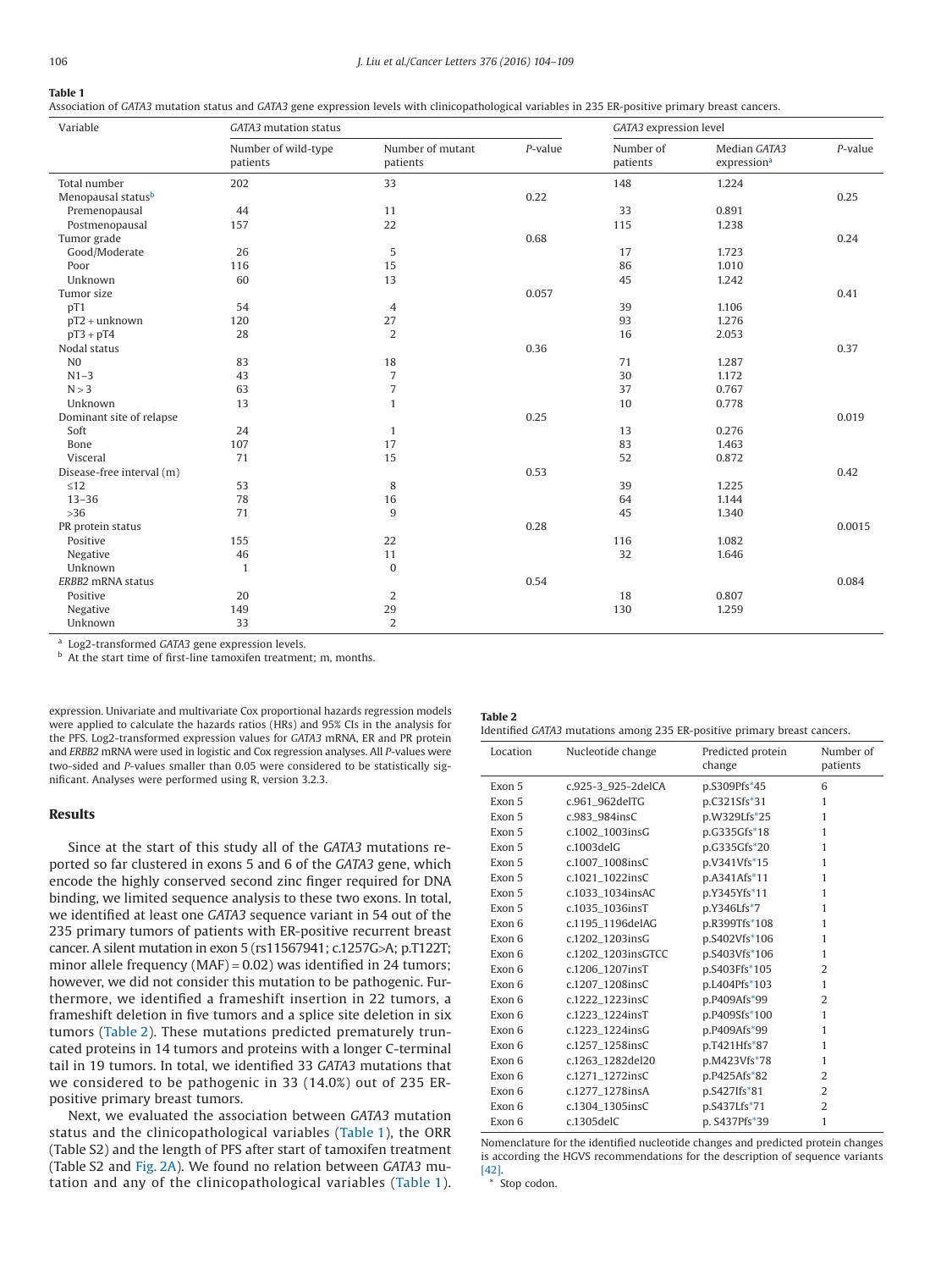<span id="page-3-0"></span>

**Fig. 2.** Kaplan–Meier analysis of progression-free survival (A) according to *GATA3* mutation status for 235 ER-positive breast cancer patients who received first-line tamoxifen therapy for recurrent disease. The difference between the survival curves was calculated using the Peto & Peto modification of the Gehan–Wilcoxon test. (B) Dichotomized at median *GATA3* expression level for 148 ER-positive breast cancer patients who received first-line tamoxifen therapy for recurrent disease. The difference between the survival curves was calculated using the log-rank test.

Furthermore, *GATA3* mutations did not significantly associate with the ORR for tamoxifen therapy in univariate logistic regression analysis (70.8% versus 81.8%; OR = 1.86, 95% CI = 0.73–4.73, *P* = 0.19; Table S2) or with the length of PFS in Kaplan–Meier (*P* = 0.80; Fig. 2A) and Cox regression analysis (HR = 0.95, 95% CI = 0.65–1.40, *P* = 0.81; Table S2). Also subsetting by the type of mutation (*i.e.* mutations predicted to truncate versus elongate the protein) did not yield any significant differences. Although the number of patients was small, survival curves appeared very similar. However, logistic regression analysis did show that the traditional predictive factor diseasefree interval was associated with the efficacy of tamoxifen therapy (Table S2). Similarly, the traditional predictive factors dominant site of relapse, disease-free interval and the level of PR protein expression were found to be associated with PFS (Table S2). These results implied that *GATA3* mutation status is not a significant predictor for the outcome of tamoxifen therapy in patients with recurrent disease.

Out of the 235 tumors for which we performed *GATA3* mutation analysis, we were able to perform *GATA3* mRNA expression analysis by RT-qPCR for 148 tumors. In 25 out of these 148 tumors we identified a *GATA3* mutation and 123 tumors were wild-type. Interestingly, *GATA3* expression levels were higher among mutant *GATA3* tumors (*i.e.* irrespective of the predicted effect of the mutation) than wild-type *GATA3* tumors (*P* = 0.0019). Eighteen tumors (72.0%) with *GATA3* mutations had high *GATA3* expression levels (*i.e.*

## **Table 3**

Univariate logistic regression analysis of the overall response rate in 148 ERpositive breast cancer patients treated with first-line tamoxifen for recurrent disease.

| Variable                       | Univariate analysis  |         |  |  |
|--------------------------------|----------------------|---------|--|--|
|                                | OR (95% CI)          | P-value |  |  |
| Base model:                    |                      |         |  |  |
| Menopausal status <sup>a</sup> |                      |         |  |  |
| Premenopausal                  | 1                    |         |  |  |
| Postmenopausal                 | $1.83(0.83 - 4.03)$  | 0.13    |  |  |
| Dominant site of relapse       |                      |         |  |  |
| Soft                           | 1                    |         |  |  |
| <b>Bone</b>                    | $0.43(0.11 - 1.69)$  | 0.23    |  |  |
| Visceral                       | $0.81(0.20 - 3.40)$  | 0.78    |  |  |
| Disease-free interval (m)      |                      |         |  |  |
| < 12                           | 1                    |         |  |  |
| $13 - 36$                      | $4.70(1.98 - 11.11)$ | 0.00043 |  |  |
| >36                            | $3.54(1.43 - 8.76)$  | 0.0063  |  |  |
| ER protein expression          | $1.12(0.95 - 1.33)$  | 0.17    |  |  |
| PR protein expression          | $1.06(0.95 - 1.18)$  | 0.30    |  |  |
| ERBB2 mRNA expression          | $1.07(0.95 - 1.22)$  | 0.26    |  |  |
| Additions to the base model:   |                      |         |  |  |
| GATA3 mRNA expression          | $1.12(0.90 - 1.41)$  | 0.31    |  |  |
|                                |                      |         |  |  |

<span id="page-3-1"></span><sup>a</sup> At the start time of first-line tamoxifen treatment; m, months.

above the median) while only seven tumors (28.0%) with *GATA3* mutations had low *GATA3* expression levels (*i.e.* below the median). However, out of the 76 *GATA3* high expressing tumors, only 18 (23.7%) had a mutation in the *GATA3* gene. Because the high levels of *GATA3* mRNA were only partially explained by a mutation in *GATA3* itself, we hypothesized that *GATA3* expression instead of mutation might be associated with the outcome of tamoxifen treatment.

To evaluate this, we made use of the *GATA3* mRNA expression data for all 148 primary breast tumors from recurrent breast cancer patients that we had generated by RT-qPCR. We found that *GATA3* expression was associated with dominant site of relapse and PR protein status, but not with menopausal status, tumor grade, tumor size, nodal status, disease-free interval or *ERBB2* mRNA status [\(Table 1\)](#page-2-0). In univariate logistic regression analysis, we found no association of *GATA3* expression level with the ORR for tamoxifen (64.9% versus 66.2%; OR = 1.12, 95% CI = 0.90–1.41, *P* = 0.31; Table 3). Additionally, menopausal status, dominant site of relapse and ER protein, PR protein and *ERBB2* mRNA expression levels were also not associated with the ORR for tamoxifen, in contrast to diseasefree interval (Table 3). *GATA3* expression was, however, associated with the length of PFS, as it was prolonged for patients with tumors with high *GATA3* mRNA levels compared to those with low levels (*P* = 0.033; Fig. 2B). Concordantly, in univariate Cox regression analysis, high *GATA3* expression levels were significantly associated with

#### **Table 4**

Univariate and multivariate Cox regression analyses of progression-free survival in 148 ER-positive breast cancer patients treated with first-line tamoxifen for recurrent disease.

| Variable                                      | Univariate analysis    |         | Multivariate analysis |         |  |  |
|-----------------------------------------------|------------------------|---------|-----------------------|---------|--|--|
|                                               | HR (95% CI)            | P-value | HR (95% CI)           | P-value |  |  |
| Base model:<br>Menopausal status <sup>a</sup> |                        |         |                       |         |  |  |
| Premenopausal                                 | 1                      |         |                       |         |  |  |
| Postmenopausal                                | $0.73(0.49-1.09)$      | 0.12    | $0.84(0.54 - 1.29)$   | 0.42    |  |  |
| Dominant site of relapse                      |                        |         |                       |         |  |  |
| Soft                                          |                        |         |                       |         |  |  |
| Bone                                          | 1.88 (0.99-3.57) 0.054 |         | $2.36(1.21 - 4.63)$   | 0.012   |  |  |
| Visceral                                      | $1.47(0.76 - 2.86)$    | 0.26    | $1.74(0.86 - 3.53)$   | 0.13    |  |  |
| Disease-free interval (m)                     |                        |         |                       |         |  |  |
| <12                                           | 1                      |         |                       |         |  |  |
| $13 - 36$                                     | $0.66(0.43 - 0.99)$    | 0.046   | $0.61(0.40-0.93)$     | 0.021   |  |  |
| >36                                           | $0.56(0.36 - 0.88)$    | 0.012   | $0.59(0.37-0.94)$     | 0.026   |  |  |
| ER protein expression                         | $0.95(0.87 - 1.03)$    | 0.22    | $0.97(0.88 - 1.06)$   | 0.49    |  |  |
| PR protein expression                         | $0.95(0.90 - 1.00)$    | 0.051   | $0.95(0.89 - 1.01)$   | 0.077   |  |  |
| ERBB2 mRNA expression                         | $0.98(0.91 - 1.05)$    | 0.62    | $0.98(0.91 - 1.06)$   | 0.62    |  |  |
| Additions to the base model:                  |                        |         |                       |         |  |  |
| $GATA3$ mRNA expression $0.87$ (0.78–0.98)    |                        | 0.017   | $0.85(0.75-0.96)$     | 0.0079  |  |  |

<span id="page-3-2"></span><sup>a</sup> At the start time of first-line tamoxifen treatment; m, months.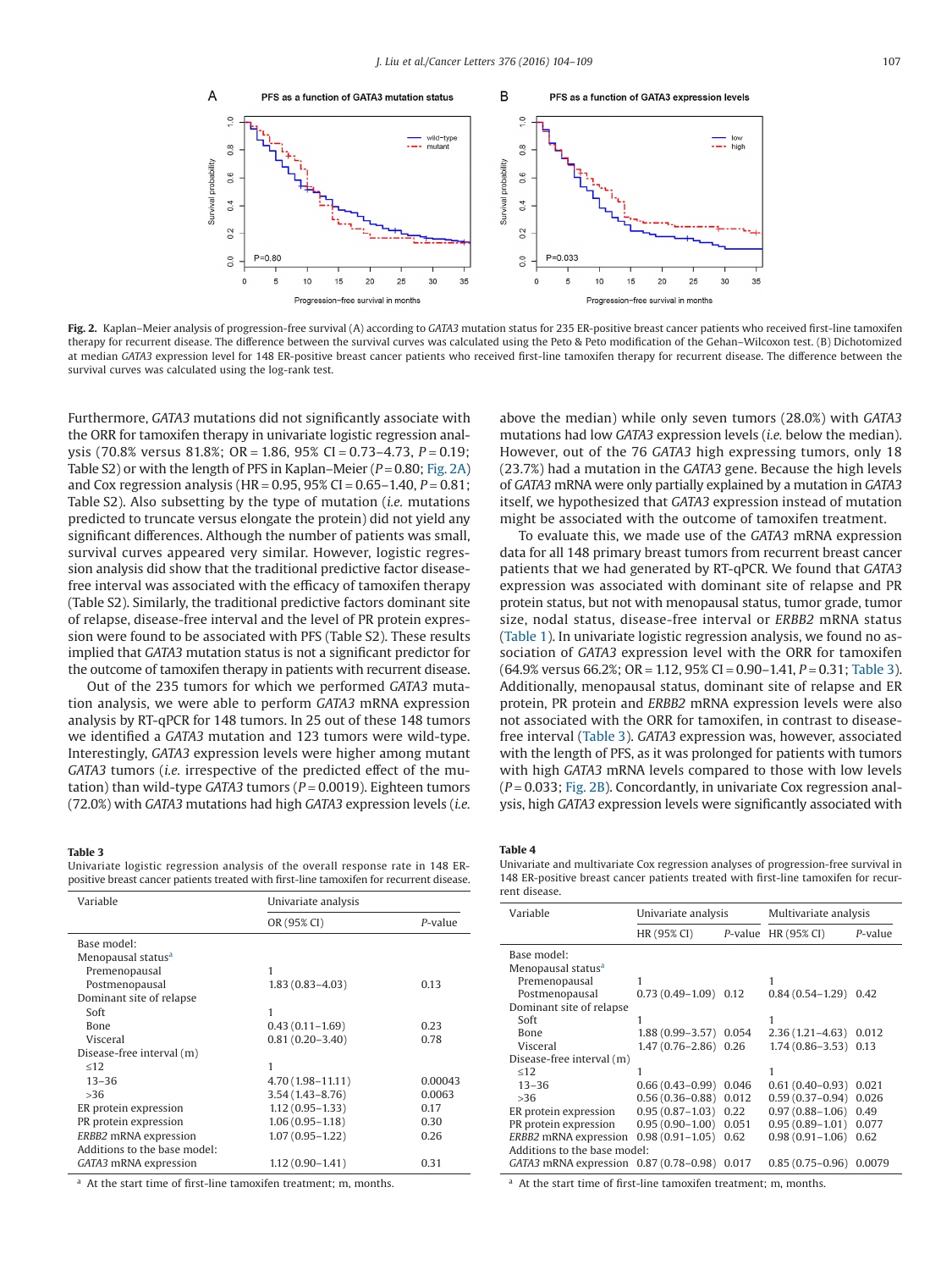a prolonged PFS (HR =  $0.87$ ,  $95\%$  CI =  $0.78-0.98$ ,  $P = 0.017$ ; [Table 4\)](#page-3-0). Besides *GATA3* expression levels, also disease-free interval, but not menopausal status, dominant site of relapse and ER protein, PR protein and *ERBB2* mRNA expression levels, were associated with the length of PFS [\(Table 4\)](#page-3-0). In multivariate analysis, by including *GATA3* expression in a model with all the traditional predictive factors, *GATA3* expression levels were significantly associated with a prolonged PFS (HR = 0.85, 95% CI = 0.75–0.96, *P* = 0.0079; [Table 4\)](#page-3-0). These results imply that *GATA3* mRNA expression, rather than genetic aberration of the gene alone, is an independent predictor for the length of PFS in hormone-naive ER-positive breast cancer patients treated with first-line tamoxifen for recurrent disease.

## **Discussion**

*GATA3* is one of the most frequently mutated genes in breast cancer [\[26–29\]](#page-5-11) and mutations in *GATA3* are associated with improved survival [\[32\].](#page-5-14) Because *GATA3* mutations are also associated with both a favorable outcome among ER-positive patients who received adjuvant endocrine treatment as well as response to neoadjuvant aromatase inhibitors [\[32,33\],](#page-5-14) we here evaluated whether *GATA3* mutations measured in the primary tumor (*i.e.* all ER positive) can determine the outcome of patients treated with first-line tamoxifen for recurrent disease. However, *GATA3* mutations were not significantly associated with either the ORR or with PFS in 235 ER-positive breast cancer patients who received tamoxifen as a first-line therapy for recurrent disease (Table S2 and [Fig. 2A\)](#page-3-0). Even though *GATA3* mutations were associated with increased levels of *GATA3* expression, only *GATA3* expression was found to be an independent predictor for prolonged PFS [\(Table 4\)](#page-3-0). Our results suggest that not *GATA3* mutation, but rather *GATA3* expression predicts the length of PFS. This result will need to be validated in an independent patient population.

Jiang et al. have previously shown that *GATA3* mutations were associated with improved survival in both the TCGA cohort as well as the Chinese FUSCC cohort [\[32\].](#page-5-14) In the TCGA cohort, however, this prognostic effect was limited to ER-positive breast cancer cases (overall survival  $P = 0.041$ ) in contrast to all cases in the FUSCC cohort (overall survival *P* = 0.033). Furthermore, in the FUSCC cohort, *GATA3* mutations were also associated with longer disease-free survival in ER-positive patients who received adjuvant endocrine treatment (*P* = 0.046), which may suggest a role for *GATA3* mutation in the efficacy of endocrine therapy. However, our results do not show that *GATA3* mutations are associated with the outcome of tamoxifen treatment in 235 ER-positive patients who were treated with first-line tamoxifen for recurrent disease (Table S2 and [Fig. 2A\)](#page-3-0). This suggests that the improved disease-free survival of patients with *GATA3* mutated tumors in the FUSCC cohort can be attributed to a pure prognostic association of *GATA3* mutation rather than its role as a predictive factor for tamoxifen efficacy. Noteworthy, however, is that *GATA3* mutations in the neoadjuvant setting were a predictive marker of favorable outcome of aromatase inhibitor treatment [\[33\].](#page-5-15) In that study, 77 ER-positive breast cancer samples were sequenced and *GATA3* mutations were more frequently present in aromatase inhibitor sensitive tumors ( $P = 0.01$ ). The apparent discrepancy between our study and the study of Ellis et al. might be attributable to a difference in the mechanism of action between aromatase inhibitors and tamoxifen or, probably more likely, due to the difference in primary versus recurrent disease receiving endocrine treatment and the used endpoints.

At the gene expression level, high *GATA3* has consistently and independently of other clinicopathological predictors been linked to a better outcome [\[14,19\],](#page-5-6) but at the protein level the prognostic effect of GATA3 remains controversial [\[15,18,20,21\].](#page-5-24) Higher sensitivity and/or accuracy of gene expression compared with protein expression measurement methods could very well explain poor consistency at the protein level. Interestingly, in a small study including

only 28 patients and examining the expression of GATA3 by immunohistochemistry, Parikh et al. found that GATA3 expression predicted hormone responsiveness in breast cancer as six of 14 (43%) cancers were GATA3 negative in the hormone-unresponsive group and 0 of 14 (0%) cancers were GATA3 negative in the hormoneresponsive group  $(P = 0.031)$  [\[22\].](#page-5-7) These results are in line with the current study, where we analyzed *GATA3* gene expression levels in 148 ER-positive recurrent breast cancer patients who were treated with first-line tamoxifen and found that high levels of *GATA3* were associated with a prolonged PFS [\(Fig. 2B\)](#page-3-0). Moreover, in multivariate analysis, *GATA3* expression was an independent predictor of progression-free survival [\(Table 4\)](#page-3-0). The predictive effect of GATA3 at the protein level, however, requires independent examination.

In the current study, we also observed that breast cancers with a *GATA3* mutation had significantly higher *GATA3* expression levels, although only *GATA3* expression appeared to be associated with prolonged PFS. Importantly, from the 76 breast cancers with high *GATA3* expression levels, 18 (23.7%) had a *GATA3* mutation. Thus, a significant fraction (n = 58, 76.3%) of the *GATA3* high breast cancers does not have a *GATA3* mutation. In order to be certain that we did not miss any mutations located outside exons 5 and 6, we additionally sequenced the other coding exons (*i.e.* exons 2–4) of the *GATA3* gene in these 58 breast cancers, but did not find any additional mutations. This not only confirms that the vast majority of *GATA3* mutations are actually located in exons 5 and 6, but this also suggests that there are other mechanisms besides *GATA3* mutation that may be responsible for the high *GATA3* expression in ER-positive breast cancers with a wild-type *GATA3* gene. As the GATA3 transcription factor reshapes gene loci by recruiting chromatin remodeling complexes, mutations of these proteins present in these complexes or other upstream pathway members could very well be involved in these mechanisms. For example, GATA3 expression was recently also reported to be increased by Wnt/β-catenin pathway activation in adipocytes [\[43\].](#page-5-25) Identification of these players may lead to a better understanding of the mechanisms of resistance to tamoxifen treatment by transcriptional regulation through GATA3, the crucial transcription factor regulating luminal differentiation in the mammary gland.

In conclusion, not *GATA3* mutation, but *GATA3* gene expression is associated with prolonged PFS in ER-positive breast cancer patients who received first-line tamoxifen treatment for recurrent disease. In addition, *GATA3* mutation leads to an increased *GATA3* mRNA expression, but besides genetic aberration of *GATA3*, other mechanisms are in place to explain the increased *GATA3* levels in *GATA3* wild-type tumors with high *GATA3* mRNA.

# **Funding**

This study was funded by Cancer Genomics Netherlands (CGC.nl) and a grant for the Netherlands Organisation for Scientific Research (NWO). JL received a scholarship from the China Scholarship Council (Beijing, China).

## **Authors' contributions**

Jingjing Liu contributed to the analysis and interpretation of data and wrote the manuscript. Wendy J.C. Prager–van der Smissen performed experiments and acquired data. Maxime P. Look and Marcel Smid contributed to the analysis and interpretation of the data. Anieta M. Sieuwerts contributed to study concept design, performed experiments and acquired data. Marion E. Meijer–van Gelder contributed to data acquisition. John A. Foekens and John W.M. Martens contributed to study concept design and wrote the manuscript. Antoinette Hollestelle contributed to study concept design, performed experiments and acquired data, contributed to analysis and interpretation of the data and wrote the manuscript.